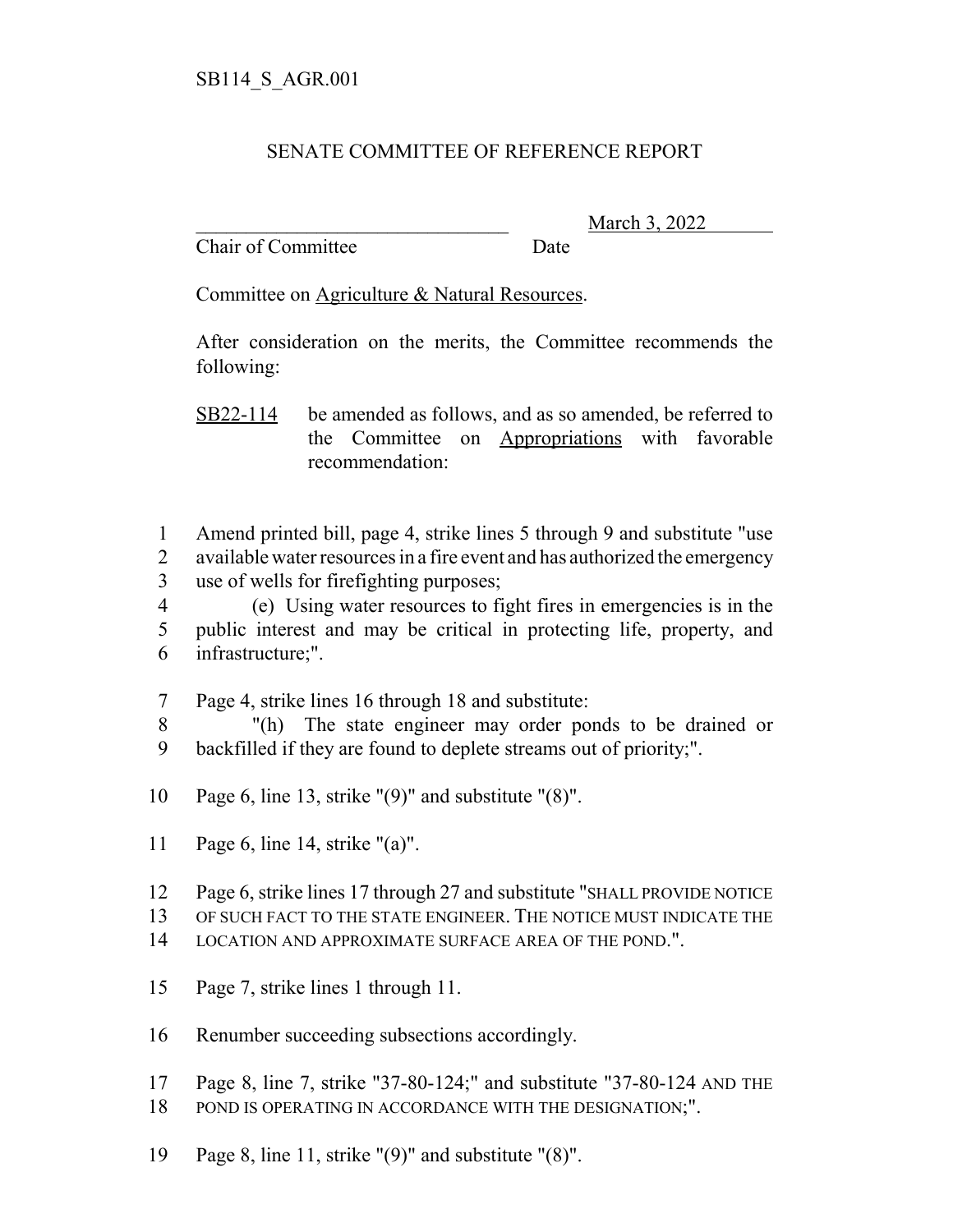Page 8, lines 12 and 13, strike "POND, WHICH ORDER EXISTS ON THE EFFECTIVE DATE OF THIS SECTION," and substitute "POND".

3 Page 8, line 17, strike " $(8)(c)$ " and substitute " $(7)(c)$ ".

 Page 8, strike lines 25 through 27 and substitute "THIS SECTION. AT A MINIMUM, THE CRITERIA MUST REQUIRE THAT A FIRE SUPPRESSION POND:

 (I) BE READILY ACCESSIBLE BY A FIRE PROTECTION DISTRICT, FIRE DEPARTMENT, OR OTHER FIREFIGHTING ENTITY;

 (II) BE LOCATED IN THE WILDLAND-URBAN INTERFACE OR ANOTHER LOCATION THAT FACES AN ELEVATED THREAT OF FIRE RISK; AND 10 (III) BE LOCATED IN AN AREA WITHOUT TIMELY OR ADEQUATE ACCESS TO FIRE HYDRANTS OR OTHER WATER SUPPLIES AND WHERE THE POND PROVIDES A NEEDED SUPPLY.".

- Page 9, strike lines 1 through 19.
- 14 Page 9, line 21, strike  $"(9)(a)"$  and substitute  $"(8)(a)"$ .

Page 10, after line 8 insert:

16 "(10) THE COLORADO WATER CONSERVATION BOARD OR THE DIVISION OF FIRE PREVENTION AND CONTROL IN THE DEPARTMENT OF PUBLIC SAFETY, SUBJECT TO AVAILABLE APPROPRIATIONS, MAY PROVIDE FINANCIAL SUPPORT TO A BOARD OF COUNTY COMMISSIONERS TO FACILITATE THE BOARD'S ACQUISITION OF AUGMENTATION WATER FOR PONDS THAT SATISFY THE CRITERIA ESTABLISHED BY RULES PROMULGATED PURSUANT TO SUBSECTION (8) OF THIS SECTION BUT ARE NOT DESIGNATED AS FIRE SUPPRESSION PONDS.".

 Page 10, line 13, strike "**database.**" and substitute "**database - reviews by water courts.**".

- Page 10, line 24, strike "(9)." and substitute "(8).".
- 27 Page 12, line 11, strike  $(9)$ ," and substitute  $(8)$ ,".
- Page 12, line 17, strike "(9)," and substitute "(8),".
- Page 12, line 24, strike "DISCRETE".
- Page 12, line 27, after "(10)" insert "(a)".
- Page 13, strike lines 2 and 3 and substitute "FIRE SUPPRESSION POND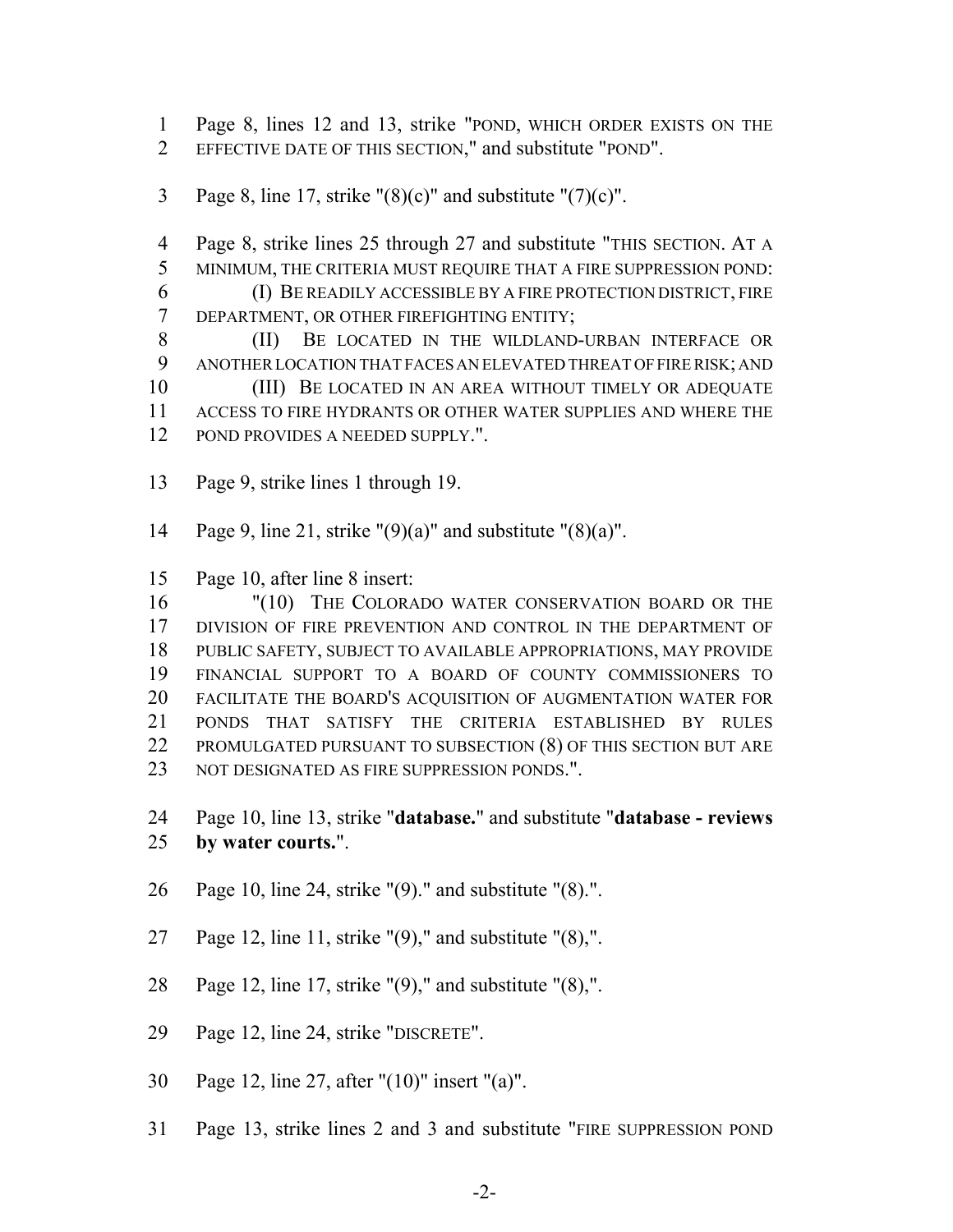UNLESS:

 (I) THE POND EXISTED WITH THE SAME OR GREATER SURFACE AREA AS OF JUNE 1, 1972;

 (II) DECREED STORAGE RIGHTS FOR THE POND ARE LIMITED TO USE WITHIN THE POND AND ONLY LIVESTOCK WATERING, WILDLIFE, OR OTHER NONCONSUMPTIVE USES;

 (III) THE POND IS NOT INCLUDED AS A STRUCTURE IN A DECREED PLAN FOR AUGMENTATION, AN APPROPRIATIVE RIGHT OF EXCHANGE, OR A STATE-APPROVED SUBSTITUTE WATER SUPPLY PLAN;

10 (IV) THE SURFACE AREA OF THE POND DOES NOT EXCEED SIX ACRES; AND

**(V)** THE BOARD OF COUNTY COMMISSIONERS THAT REQUESTED THE DESIGNATION HAS PROVIDED NOTICE OF THE REQUEST TO INTERESTED PARTIES INCLUDED IN THE SUBSTITUTE WATER SUPPLY PLAN NOTIFICATION LIST ESTABLISHED PURSUANT TO SECTION 37-92-308 (6) FOR THE WATER DIVISION IN WHICH THE POND IS LOCATED.

17 (b) THE NOTICE DESCRIBED IN SUBSECTION  $(10)(a)(V)$  OF THIS SECTION MUST INCLUDE:

 (I) THE RESULTS OF THE NEEDS ASSESSMENT CONDUCTED FOR THE 20 POND PURSUANT TO SECTION  $37-82-107$   $(3)(a)(II);$ 

 (II) A COPY OF THE APPLICATION FOR DESIGNATION OF THE POND AS A FIRE SUPPRESSION POND, WHICH APPLICATION WAS SUBMITTED TO 23 THE STATE ENGINEER BY THE BOARD OF COUNTY COMMISSIONERS; AND

**(III) A STATEMENT THAT A HOLDER OF A DECREED WATER RIGHT**  HAS THIRTY-FIVE DAYS AFTER THE SUBMISSION OF THE APPLICATION TO PROVIDE EVIDENCE OF MATERIAL INJURY TO THE STATE ENGINEER, AS DESCRIBED IN SECTION 37-92-602 (8)(i).

28 (11) (a) WITHIN THIRTY-FIVE DAYS AFTER THE STATE ENGINEER DESIGNATES A POND AS A FIRE SUPPRESSION POND, A HOLDER OF A DECREED WATER RIGHT MAY FILE WITH THE WATER CLERK OF THE WATER DIVISION IN WHICH THE FIRE SUPPRESSION POND IS LOCATED A PETITION FOR REVIEW OF THE STATE ENGINEER'S DECISION.

 (b) UPON RECEIVING A PETITION DESCRIBED IN SUBSECTION (11)(a) OF THIS SECTION, A WATER JUDGE SHALL CONDUCT A REVIEW OF THE STATE ENGINEER'S DECISION DE NOVO BASED ON THE ADMINISTRATIVE RECORD.

 (c) NOTWITHSTANDING ANY PROVISION OF THIS SECTION TO THE CONTRARY, A WATER JUDGE MAY NULLIFY THE STATE ENGINEER'S DESIGNATION OF A POND AS A FIRE SUPPRESSION POND IF, AFTER CONSIDERING THE ENTIRE RECORD, INCLUDING ANY EVIDENCE OF MATERIAL INJURY, THE JUDGE FINDS THAT:

**(I) IN APPLYING FOR SUCH DESIGNATION, THE BOARD OF COUNTY** COMMISSIONERS DID NOT DESCRIBE A POND THAT COMPLIES WITH